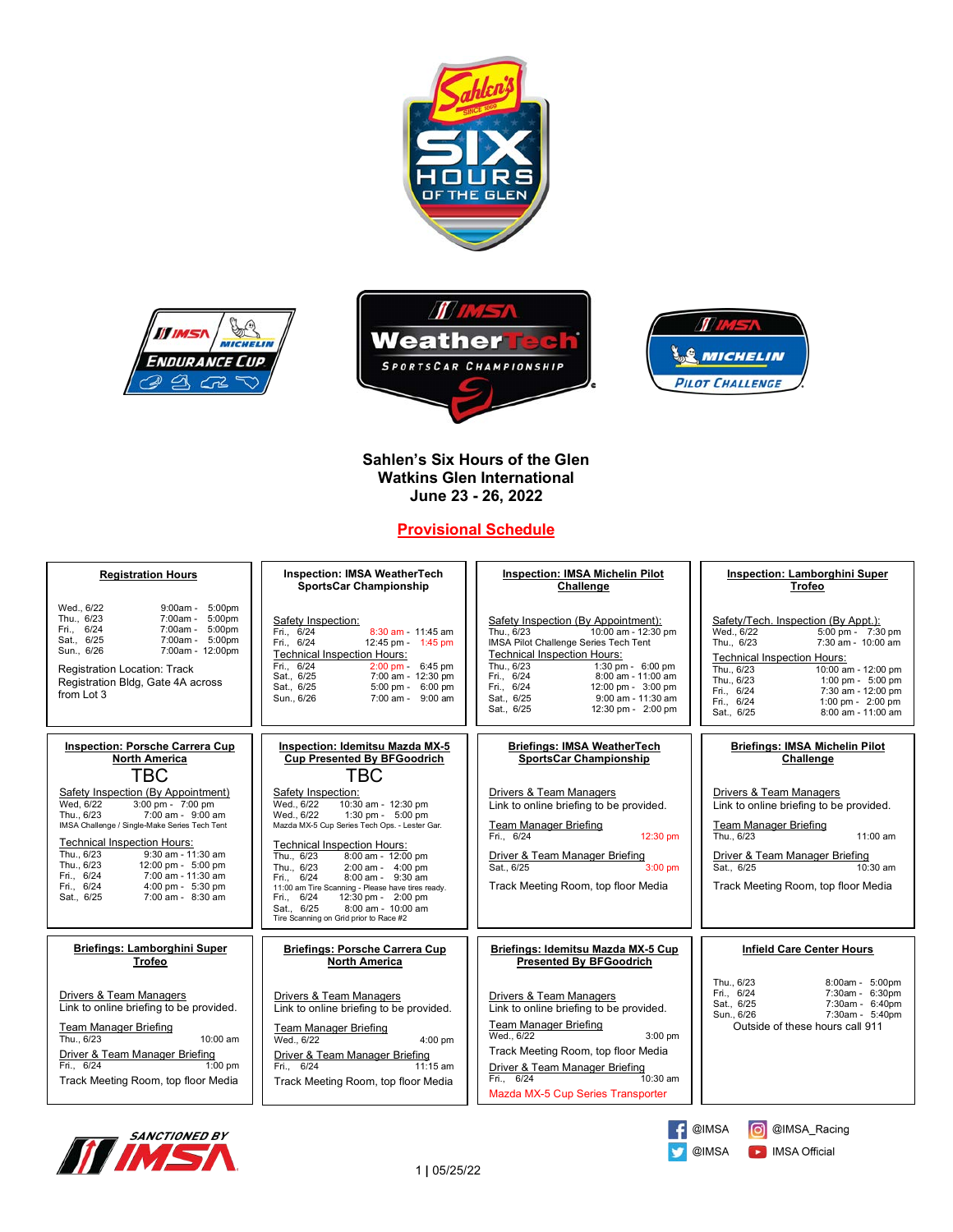# **Series Listing:**

# **IMSA WeatherTech SportsCar Championship (WeatherTech Championship) (DPi/LMP2/LMP3/GTD PRO/GTD)**

*IMSA MICHELIN PILOT CHALLENGE (MICHELIN CHALLENGE) LAMBORGHINI SUPER TROFEO SERIES (LAMBORGHINI TROFEO) PORSCHE CARRERA CUP NORTH AMERICA (PORSCHE CARRERA CUP) IDEMITSU MAZDA MX-5 CUP PRESENTED BY BFGOODRICH (MAZDA MX-5)*

# **Sunday, June 19, 2022**

| $7:00$ am -<br>7:00 pm<br>12:00 pm                          | On-track activity (hot track)<br>IMSA Transporters park and set up in Paddock                                                                                                                                               |
|-------------------------------------------------------------|-----------------------------------------------------------------------------------------------------------------------------------------------------------------------------------------------------------------------------|
| <b>Monday, June 20, 2022</b>                                |                                                                                                                                                                                                                             |
| 8:00 am - 7:00 pm                                           | T&S and TV cabling access on-track (cold track)                                                                                                                                                                             |
| <b>Tuesday, June 21, 2022</b>                               |                                                                                                                                                                                                                             |
| $8:00$ am                                                   | IMSA set up                                                                                                                                                                                                                 |
| 8:00 am - 7:00 pm                                           | T&S and TV cabling access on-track (cold track)                                                                                                                                                                             |
| 10:00 am - 4:00 pm                                          | Tire, Fuel, Manufacturer and Support transporter Load-In, per IMSA Logistics                                                                                                                                                |
| Wednesday, June 22, 2022                                    |                                                                                                                                                                                                                             |
| 7:00 am                                                     | IMSA set up                                                                                                                                                                                                                 |
| 8:00 am - 7:00 pm                                           | T&S and TV cabling access on-track (cold track)                                                                                                                                                                             |
| 9:00 am - 10:00 am                                          | Tire, Fuel, Manufacturer and Support transporter Load-In, per IMSA Logistics                                                                                                                                                |
| 11:00 am                                                    | MAZDA MX-5 COMPETITOR TRANSPORTER LOAD-IN                                                                                                                                                                                   |
| $1:00 \text{ pm}$                                           | PORSCHE CARRERA CUP COMPETITOR TRANSPORTER LOAD-IN / MUST NOT OPEN UNTIL 2:00 PM, OR UNTIL AFTER ALL                                                                                                                        |
|                                                             | TRANSPORTERS ARE PARKED IF LOAD-IN RUNS LONGER THAN 2:00 PM<br>LAMBORGHINI TROFEO COMPETITOR TRANSPORTER LOAD-IN - MUST NOT OPEN/UNLOAD UNTIL NOTIFIED BY IMSA                                                              |
| $2:30 \text{ pm}$<br>$5:00 \text{ pm} -$<br>$6:30$ pm       | TRACK WALK - Walk Only (Must not embark after 5:45 pm)                                                                                                                                                                      |
| Thursday, June 23, 2022                                     |                                                                                                                                                                                                                             |
| $6:00 \text{ am } -$<br>$8:45$ am                           | IMSA T&S Transponder Checks / TV cabling / Track Inspection / Signage                                                                                                                                                       |
| $7:00$ am                                                   | MICHELIN CHALLENGE COMPETITOR TRANSPORTER LOAD-IN (per IMSA Logistics). Teams must not open/unload                                                                                                                          |
|                                                             | transporters until notified by IMSA Officials. After such notification, pit equipment may be moved to pit lane but must<br>remain 36" from pit wall until notified by IMSA Officials that pit equipment setup may commence. |
| $9:05$ am - $9:35$ am                                       | PRACTICE #1 - MAZDA MX-5                                                                                                                                                                                                    |
| 9:50 am - 10:30 am                                          | PRACTICE #1 - PORSCHE CARRERA CUP                                                                                                                                                                                           |
| 10:00 am - 12:30 pm                                         | MICHELIN CHALLENGE PRE-EVENT SAFETY INSPECTION                                                                                                                                                                              |
| 10:45 am - 11:30 am                                         | <b>PRACTICE #1 - LAMBORGHINI TROFEO</b>                                                                                                                                                                                     |
| 11:00 am                                                    | <b>MICHELIN CHALLENGE TEAM MANAGER BRIEFING - TRACK MEETING ROOM</b>                                                                                                                                                        |
| 11:30 am - 1:00 pm                                          | Lunch                                                                                                                                                                                                                       |
| 11:35 pm - 12:55 pm                                         | T&S and TV cabling access to track                                                                                                                                                                                          |
| 1:00 pm - 1:30 pm                                           | PRACTICE #2 - MAZDA MX-5                                                                                                                                                                                                    |
| 1:45 pm - $2:15$ pm                                         | PRACTICE #2 - PORSCHE CARRERA CUP                                                                                                                                                                                           |
| $2:30 \text{ pm} - 3:15 \text{ pm}$<br>3:30 pm -<br>4:30 pm | PRACTICE #2 - LAMBORGHINI TROFEO<br><b>PRACTICE #1 - MICHELIN CHALLENGE (REMOVE ALL PIT EQUIPMENT AFTER, SEE SR)</b>                                                                                                        |
| 4:45 pm -<br>6:45 pm                                        | TRACK WALK - Walk Only (Must not embark after 4:45 pm)                                                                                                                                                                      |
| $5:00$ pm                                                   | WeatherTech Championship Transporter Load-In (per IMSA Logistics)                                                                                                                                                           |
| <b>Friday, June 24, 2022</b>                                |                                                                                                                                                                                                                             |
| $6:00$ am - 7:45 am                                         | IMSA T&S Transponder Checks / TV cabling / Track Inspection / Signage                                                                                                                                                       |
| 7:55 am - CCL                                               | <b>IMSA Course Clearance Lap</b>                                                                                                                                                                                            |
| $8:00$ am - $8:30$ am                                       | QUALIFYING - MAZDA MX-5                                                                                                                                                                                                     |
| $8:30$ am $11:45$ am                                        | <b>WeatherTech Championship Safety Inspection</b>                                                                                                                                                                           |
| $8:30 \text{ am}$                                           | FALSE GRID CLOSED - PORSCHE CARRERA CUP                                                                                                                                                                                     |
| 8:40 am - CCL                                               | <b>IMSA Course Clearance Lap</b>                                                                                                                                                                                            |
| $8:45$ am - $9:15$ am                                       | QUALIFYING - PORSCHE CARRERA CUP                                                                                                                                                                                            |
| 9:25 am - CCL                                               | IMSA Course Clearance Lap                                                                                                                                                                                                   |
| $9:30$ am                                                   | WeatherTech Championship - Open Transporters - Pit lane equipment set up may commence                                                                                                                                       |
| $9:30$ am - $9:45$ am                                       | QUALIFYING #1 - LAMBORGHINI TROFEO                                                                                                                                                                                          |
| 9:50 am - 10:05 am                                          | <b>QUALIFYING #2 - LAMBORGHINI TROFEO</b>                                                                                                                                                                                   |
| 10:05 am - 11:05 am                                         | Lunch                                                                                                                                                                                                                       |
| 10:10 am - 11:00 am                                         | T&S and TV cabling access to track                                                                                                                                                                                          |



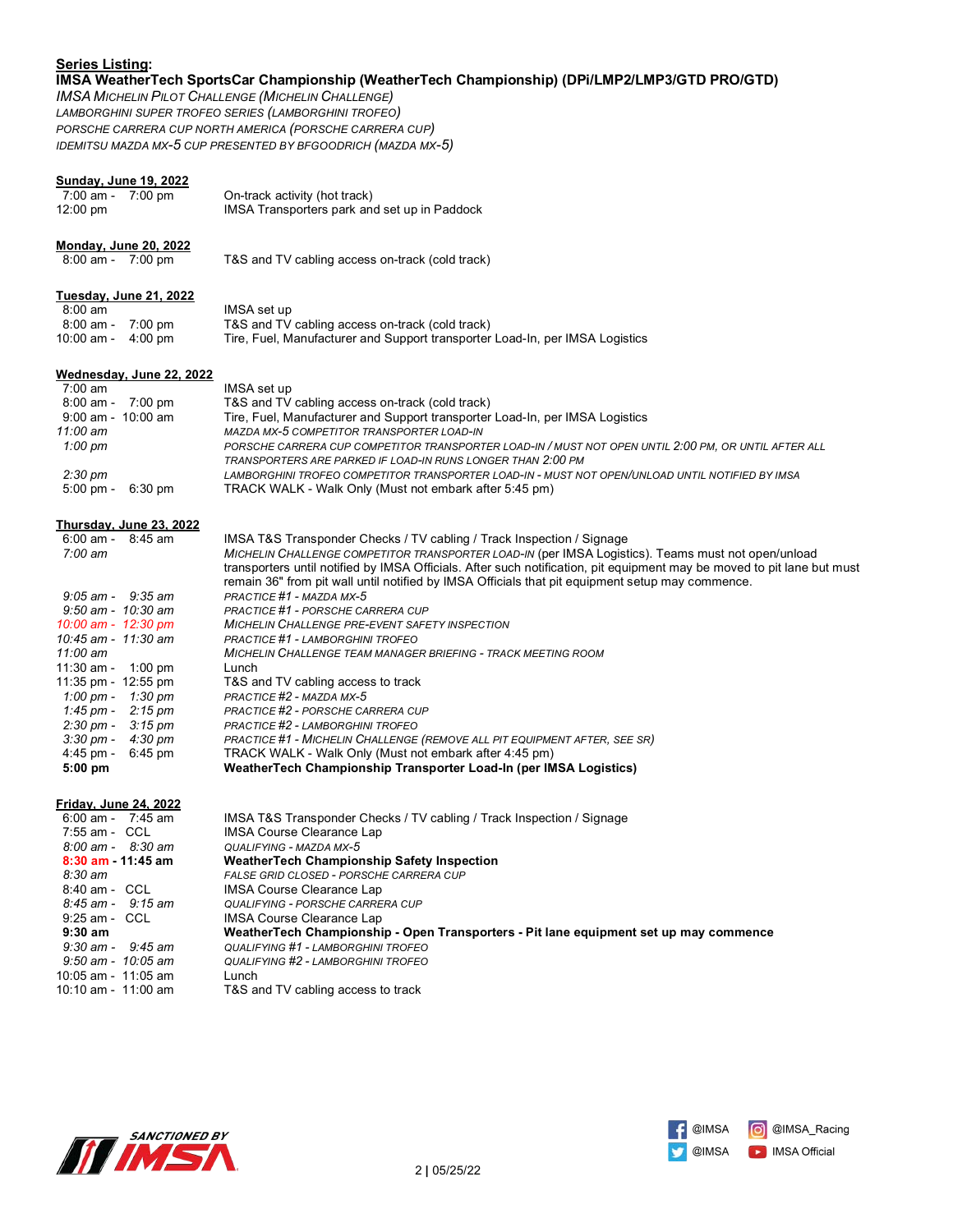| Friday, June 24, 2022, CONT.          |                                                                                                                              |
|---------------------------------------|------------------------------------------------------------------------------------------------------------------------------|
| 11:00 am - CCL                        | <b>IMSA Course Clearance Lap</b>                                                                                             |
| 11:05 am - 12:05 pm                   | <b>PRACTICE #2 - MICHELIN CHALLENGE</b>                                                                                      |
| 12:15 pm - 12:20 pm                   | PRE-RACE - MAZDA MX-5                                                                                                        |
| 12:20 pm - 1:05 pm                    | RACE #1 - MAZDA MX-5 - 45 MINUTES                                                                                            |
| 12:30 pm                              | WeatherTech Championship Team Manager Briefing - Track Meeting Room                                                          |
| 12:45 pm - 1:45 pm                    | <b>WeatherTech Championship Safety Inspection</b>                                                                            |
| 12:55 pm                              | <b>FALSE GRID CLOSED - PORSCHE CARRERA CUP</b>                                                                               |
| 1:20 pm - 1:25 pm                     | PRE-RACE - PORSCHE CARRERA CUP                                                                                               |
| 1:25 pm - 2:05 pm                     | RACE #1 - PORSCHE CARRERA CUP - 40 MINUTES                                                                                   |
| $2:20 \text{ pm} - 2:25 \text{ pm}$   | PRE-RACE - LAMBORGHINI TROFEO                                                                                                |
| 2:25 pm - 3:15 pm<br>3:30 pm - CCL    | RACE #1 - LAMBORGHINI TROFEO - 50 MINUTES<br><b>IMSA Course Clearance Lap</b>                                                |
| $3:35 \text{ pm} - 3:50 \text{ pm}$   | <b>QUALIFYING - MICHELIN CHALLENGE TCR</b>                                                                                   |
| $3:55 \text{ pm} - 4:10 \text{ pm}$   | <b>QUALIFYING - MICHELIN CHALLENGE GS</b>                                                                                    |
| $4:25$ pm - $CCL$                     | <b>IMSA Course Clearance Lap</b>                                                                                             |
| $4:30 \text{ pm} - 6:00 \text{ pm}$   | Practice #1 - WeatherTech Championship (All Classes)                                                                         |
| $6:05$ pm $\sim$ CCL                  | <b>IMSA Course Clearance Lap</b>                                                                                             |
| $6:10 \text{ pm} - 6:30 \text{ pm}$   | Media on-track activity (hot track)                                                                                          |
| $6:30 \text{ pm} - 6:50 \text{ pm}$   | Lamborghini Car Corral Lap (Backstraight) (IMSA)                                                                             |
|                                       |                                                                                                                              |
| <u>Saturday, June 25, 2022</u>        |                                                                                                                              |
| $6:00$ am - 7:45 am                   | IMSA T&S Transponder Checks / TV cabling / Track Inspection / Signage                                                        |
| 7:55 am - CCL                         | <b>IMSA Course Clearance Lap</b>                                                                                             |
| $8:00$ am - $9:45$ am                 | Practice #2 - WeatherTech Championship (Restricted As Below)                                                                 |
| $8:00$ am - $9:30$ am                 | Practice #2 - WeatherTech Championship (GTD/LMP3/LMP2)                                                                       |
| $8:15$ am - $9:45$ am                 | Practice #2 - WeatherTech Championship (GTD PRO/DPi)                                                                         |
| $9:15$ am - $10:15$ am                | MICHELIN CHALLENGE - FUEL RIG INSPECTION (PIT BOX - MANDATORY)                                                               |
| $9:55$ am - $10:00$ am                | PRE-RACE - MAZDA MX-5                                                                                                        |
| 10:00 am - 10:45 am                   | RACE #2 - MAZDA MX-5 - 45 MINUTES                                                                                            |
| 10:30 am - 11:30 am                   | Autograph Session - WeatherTech Championship - at Team Transporters in the Paddock                                           |
| 10:30 am                              | MICHELIN CHALLENGE DRIVER AND TEAM MANAGER BRIEFING - TRACK MEETING ROOM                                                     |
| 10:35 am                              | FALSE GRID CLOSED - PORSCHE CARRERA CUP                                                                                      |
| 11:00 am - 11:05 am                   | PRE-RACE - PORSCHE CARRERA CUP                                                                                               |
| 11:05 am - 11:45 am                   | RACE #2 - PORSCHE CARRERA CUP - 40 MINUTES                                                                                   |
| $12:05 \text{ pm} - 12:10 \text{ pm}$ | PRE-RACE - LAMBORGHINI TROFEO                                                                                                |
| 12:10 pm - 1:00 pm                    | RACE #2 - LAMBORGHINI TROFEO - 50 MINUTES                                                                                    |
| 1:15 pm $-$ CCL                       | <b>IMSA Course Clearance Lap</b>                                                                                             |
| $1:20 \text{ pm} - 1:35 \text{ pm}$   | Qualifying - WeatherTech Championship (GTD - Silver/Bronze only/GTD PRO - Any Driver)                                        |
| $1:45$ pm - $2:00$ pm                 | Qualifying - WeatherTech Championship (LMP3 - Silver <30/Bronze only)                                                        |
| $2:10 \text{ pm} - 2:25 \text{ pm}$   | Qualifying - WeatherTech Championship (LMP2 - Bronze only/DPi - Any Driver)                                                  |
| $2:25 \text{ pm} - 3:25 \text{ pm}$   | Lunch Break / Pre-Race                                                                                                       |
| $2:35$ pm                             | MICHELIN CHALLENGE - FUEL RIG INSPECTION (PIT BOX - MANDATORY)                                                               |
| $2:35$ pm - $2:55$ pm                 | Cadillac Car Corral Lap (Backstraight) (IMSA)                                                                                |
| $2:45$ pm - $3:25$ pm<br>$3:00$ pm    | PRE-RACE - OPEN GRID / FAN WALK, PRESENTED BY HAGERTY - PIT LANE - MICHELIN CHALLENGE                                        |
| $3:00 \text{ pm} - 3:30 \text{ pm}$   | WeatherTech Championship Driver & Team Manager Briefing - Track Meeting Room<br>IMSA Hot Lap Experience (by invitation only) |
| $3:35$ pm - $3:45$ pm                 | PRE-RACE - FORMATION LAPS - MICHELIN CHALLENGE                                                                               |
| $3:45$ pm - $5:45$ pm                 | RACE - TIOGA DOWNS CASINO RESORT 120 AT THE GLEN FOR THE IMSA MICHELIN PILOT CHALLENGE - 2 HOURS                             |
|                                       |                                                                                                                              |
| <b>Sunday, June 26, 2022</b>          |                                                                                                                              |
| $6:00$ am - 7:45 am                   | IMSA T&S Transponder Checks / TV cabling / Track Inspection / Signage                                                        |
| $6:30$ am - $8:00$ am                 | Fuel Rig Inspection - WeatherTech Championship                                                                               |
| 7:55 am - CCL                         | <b>IMSA Course Clearance Lap</b>                                                                                             |
| $8:00$ am - $8:20$ am                 | Warm Up - WeatherTech Championship (All Classes)                                                                             |
| $8:50$ am - $9:10$ am                 | Corvette Car Corral Lap (Baker Gate) (IMSA)                                                                                  |
| 9:20 am - 10:30 am                    | WeatherTech Championship Pre-Race / IMSA Hot Lap Experience (by invitation only) / Promoter Rides                            |
| $9:35$ am - 10:20 am                  | WeatherTech Championship - Open Grid / Fan Walk, Presented By Hagerty - Pit Lane                                             |
| 10:30 am - 10:40 am                   | <b>WeatherTech Championship - Formation Laps</b>                                                                             |
|                                       |                                                                                                                              |



**10:40 am - 4:40 pm Race - Sahlen's Six Hours of the Glen for the IMSA WeatherTech SportsCar Championship - 6 Hours**



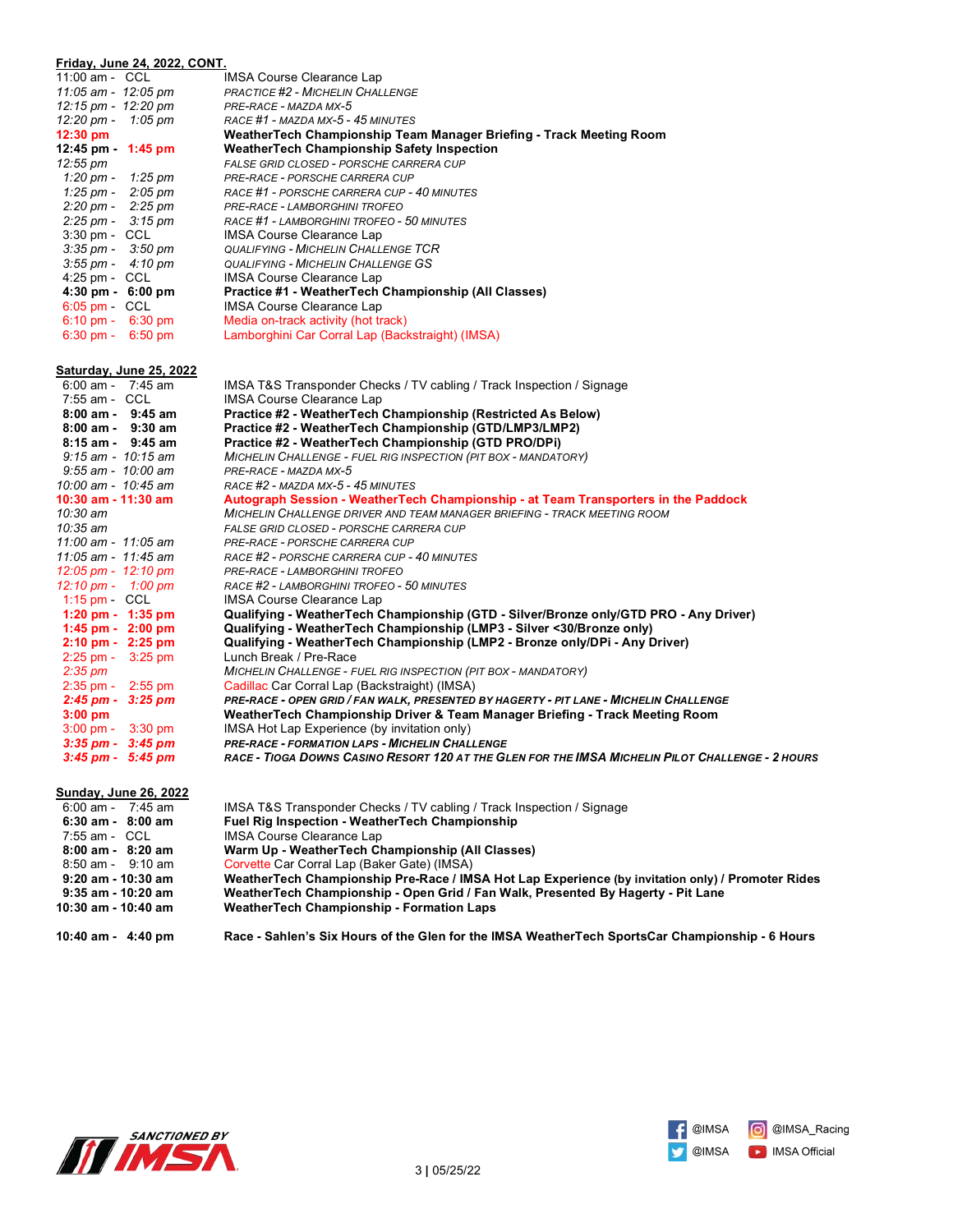#### **GENERAL**

| $9.4.4 -$  | <b>Event Facility:</b>           | Watkins Glen International<br>2790 County Route 16<br>Watkins Glen, NY 14891 | Phone:<br>Fax: | 607-535-2486<br>607-535-8918 |
|------------|----------------------------------|------------------------------------------------------------------------------|----------------|------------------------------|
| $9.4.7 -$  | Length of the Racetrack:         | 3.4 mile, 11-turn Road Course                                                |                |                              |
| $9.4.9 -$  | Direction of the Race:           | Clockwise                                                                    |                |                              |
| $9.4.10 -$ | <b>Pole Position:</b>            | On the Right                                                                 |                |                              |
| $94.20 -$  | <b>Location of Race Control:</b> | Tower at Start/Finish, across from pit lane, Level 2                         |                |                              |
| $25.7 -$   | <b>Start Line:</b>               | On the Front Straight                                                        |                |                              |
| $25.8 -$   | <b>Finish Line:</b>              | On the Front Straight                                                        |                |                              |



# **IMSA WEATHERTECH SPORTSCAR CHAMPIONSHIP SUPPLEMENTARY REGULATIONS**

# **ADDITIONAL REGULATIONS**

| $9 -$      | <b>EVENT:</b>                                                                                  | The IMSA Weather Tech Sports Car Championship Race is listed on the Federation Internationale de<br>l'Automobile (FIA) international calendar as a Restricted Closed International Event sanctioned by IMSA and<br>held under the IMSA RULES.                                                                                                                                                                                                |                                                                                             |                                                                                                                                                                            |
|------------|------------------------------------------------------------------------------------------------|----------------------------------------------------------------------------------------------------------------------------------------------------------------------------------------------------------------------------------------------------------------------------------------------------------------------------------------------------------------------------------------------------------------------------------------------|---------------------------------------------------------------------------------------------|----------------------------------------------------------------------------------------------------------------------------------------------------------------------------|
| $9.4.3 -$  | Name of the Event:                                                                             | Sahlen's Six Hours of the Glen                                                                                                                                                                                                                                                                                                                                                                                                               |                                                                                             |                                                                                                                                                                            |
| $9.4.6 -$  | <b>Entries Closing:</b>                                                                        |                                                                                                                                                                                                                                                                                                                                                                                                                                              | Tue., Jun. 7, 2022. Late entries per Art. 4.3.                                              |                                                                                                                                                                            |
| $9.4.11 -$ | <b>Number of Cars admitted</b><br>A. Practice sessions:<br>B. Qualifying sessions:<br>C. Race: | 55 Maximum<br>55 Maximum<br>55 Maximum                                                                                                                                                                                                                                                                                                                                                                                                       |                                                                                             |                                                                                                                                                                            |
| $9.4.13 -$ | Impound:                                                                                       |                                                                                                                                                                                                                                                                                                                                                                                                                                              | IMSA Paddock per the Technical Department                                                   |                                                                                                                                                                            |
| $9.4.21 -$ | <b>Tire Allocation:</b>                                                                        | DPi:<br>LMP2:<br>LMP3:<br>GTD PRO:<br>GTD:                                                                                                                                                                                                                                                                                                                                                                                                   | 14 sets - Hard<br>14 sets - Hard<br>10 sets - F-S8M/R-S9M<br>10 sets - S9M<br>10 sets - S9M |                                                                                                                                                                            |
| $12.13 -$  | <b>Minimum Drive-Time:</b>                                                                     | DPi:                                                                                                                                                                                                                                                                                                                                                                                                                                         |                                                                                             | Thirty (30) minutes                                                                                                                                                        |
| $12.13 -$  | <b>Minimum Drive-Time:</b>                                                                     |                                                                                                                                                                                                                                                                                                                                                                                                                                              |                                                                                             | LMP2/LMP3/GTD PRO/GTD: One hour and Thirty minutes (1:30)                                                                                                                  |
| $12.14 -$  | <b>Maximum Drive-Time:</b>                                                                     | ALL:                                                                                                                                                                                                                                                                                                                                                                                                                                         |                                                                                             | Four (4) hours                                                                                                                                                             |
| $12.15 -$  | Trueman/Akin Drive-Time:                                                                       | LMP2/GTD:                                                                                                                                                                                                                                                                                                                                                                                                                                    |                                                                                             | One hour and Thirty minutes (1:30)                                                                                                                                         |
| $19 -$     | <b>Event Logistics:</b>                                                                        | Exclusively under the direction of and assigned by IMSA. Refer to schedule for Series Paddock load-in times.                                                                                                                                                                                                                                                                                                                                 |                                                                                             |                                                                                                                                                                            |
|            | Staging:                                                                                       | Pre-event transporter staging is in Lot 4, enter Gate 4A at Old Bronson Hill Rd., adjacent to Registration Bldg.                                                                                                                                                                                                                                                                                                                             |                                                                                             |                                                                                                                                                                            |
|            | Load-In:                                                                                       | Drivers must be at truck and monitoring CB channel 40, no later than 30 minutes prior to load-in start.                                                                                                                                                                                                                                                                                                                                      |                                                                                             |                                                                                                                                                                            |
|            |                                                                                                | Team transporters not prepared on time for load-in, as specified in the Event schedule and SR, shall be loaded-<br>in at the end of the load-in day, or the following day as time may be available. Delayed Teams must contact<br>Mike Neely immediately and no later than one (1) hour prior to the scheduled start of their load-in time to<br>receive alternative arrangements. The late Team's Paddock location may also be unfavorable. |                                                                                             |                                                                                                                                                                            |
|            | Load-Out:                                                                                      |                                                                                                                                                                                                                                                                                                                                                                                                                                              |                                                                                             | See #17, Team Stay Over below. Transporters must not move in Paddock until 6:30 pm on Sun., Jun. 26.<br>Transporters must vacate the Paddock by 10:00 pm on Sun., Jun. 26. |

#### 22.3.12.A - **Barometric Table:**

| <b>Session</b> | <b>Barometer Reading / RCNS Notification</b> | <b>Enforcement Time</b>               |
|----------------|----------------------------------------------|---------------------------------------|
| Practice (all) | 5 minutes prior to Green Flag                | Green Flag                            |
| Qualifving     | 5 minutes prior to Green Flag                | Green Flag                            |
| Race Start     | 30 minutes prior to Formation Laps           | Green Flag                            |
| Race Updates   | <b>IMEC Points Intervals</b>                 | 5 minutes after IMEC Points Intervals |

*\* IMEC Points Intervals as defined in Attachment 6.3.2, excluding race finish*



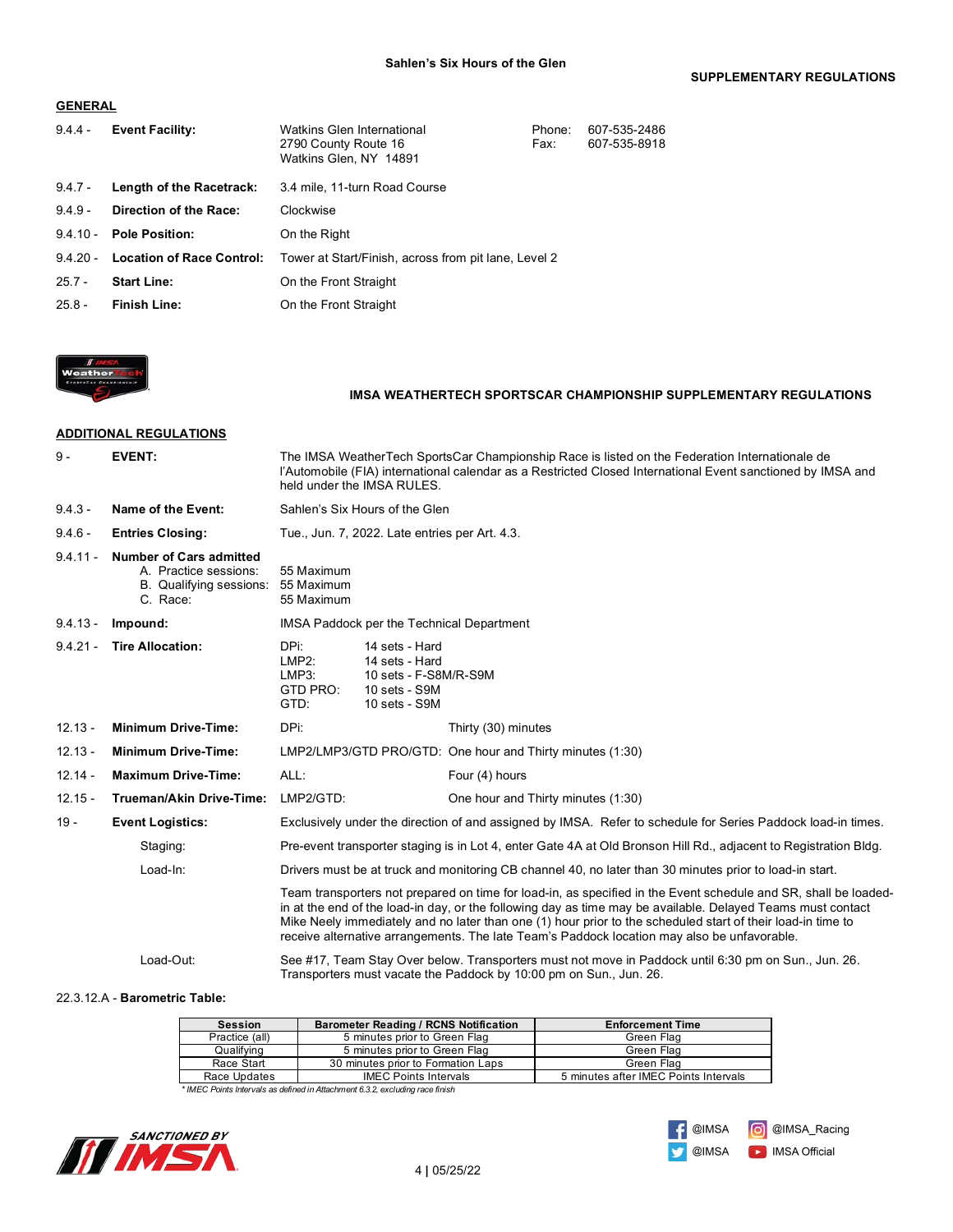

# **IMSA MICHELIN PILOT CHALLENGE SUPPLEMENTARY REGULATIONS**

### **ADDITIONAL REGULATIONS**

| $9 -$      | <b>EVENT:</b>                                                                                  | The IMSA Michelin Pilot Challenge at Watkins Glen International is sanctioned by IMSA and held under the<br>IMSA RULES.                                                                                                            |  |  |
|------------|------------------------------------------------------------------------------------------------|------------------------------------------------------------------------------------------------------------------------------------------------------------------------------------------------------------------------------------|--|--|
| $9.4.3 -$  | Name of the Event:                                                                             | Tioga Downs Casino Resort 240 at the Glen                                                                                                                                                                                          |  |  |
| $9.4.6 -$  | <b>Entries Closing:</b>                                                                        | Tue, Jun. 7, 2022. Late entries per Art. 4.3.                                                                                                                                                                                      |  |  |
| $9.4.11 -$ | <b>Number of Cars admitted</b><br>A. Practice sessions:<br>B. Qualifying sessions:<br>C. Race: | 60 Maximum<br>60 Maximum<br>60 Maximum                                                                                                                                                                                             |  |  |
| $9.4.13 -$ | Impound:                                                                                       | IMSA Challenge / Single-Make Series Trailer in the Paddock per the Technical Department.                                                                                                                                           |  |  |
| $9.4.21 -$ | <b>Tire Allocation:</b>                                                                        | GS:<br>5 sets - S9M (27/65 18 application must use S9M+ specification)<br>TCR:<br>$4 \text{ sets} - \text{S}9M+$                                                                                                                   |  |  |
| $12.13 -$  | <b>Minimum Drive-Time:</b>                                                                     | Forty (40) minutes                                                                                                                                                                                                                 |  |  |
| $12.14 -$  | <b>Maximum Drive-Time:</b>                                                                     | Eighty (80) minutes                                                                                                                                                                                                                |  |  |
| $19 -$     | <b>Event Logistics:</b>                                                                        | Exclusively under the direction of and assigned by IMSA. Refer to schedule for Series Paddock load-in times.                                                                                                                       |  |  |
|            | Staging:                                                                                       | Pre-event transporter staging is in Lot 4, enter Gate 4A at Old Bronson Hill Rd., adjacent to Registration Bldg.                                                                                                                   |  |  |
| Load-In:   |                                                                                                | Drivers must be at truck and monitoring CB channel 40, no later than 30 minutes prior to load-in start.                                                                                                                            |  |  |
|            | Load-Out:                                                                                      | See #17, Team Stay Over below. Transporters must not move in Paddock until 8:00 pm on Sat., Jun. 25, or<br>must stay in place until 6:30 pm on Sun., Jun 26. Transporters must vacate the Paddock by 10:00 pm on Sun.,<br>Jun. 26. |  |  |
|            | <b>Pit Lane Equipment:</b>                                                                     | At the conclusion of Practice #1, Teams must remove all pit equipment from their assigned pit boxes. Setup<br>may re-commence when notified by IMSA Officials following IWSC pit lane setup.                                       |  |  |



### **ADDITIONAL REGULATIONS**

**LAMBORGHINI SUPER TROFEO SUPPLEMENTARY REGULATIONS**

|            |                                                                                                | held under the IMSA RULES.                                                                                                                                                                         |
|------------|------------------------------------------------------------------------------------------------|----------------------------------------------------------------------------------------------------------------------------------------------------------------------------------------------------|
| $9.4.11 -$ | <b>Number of Cars admitted</b><br>A. Practice sessions:<br>B. Qualifying sessions:<br>C. Race: | 35 Maximum<br>35 Maximum<br>35 Maximum                                                                                                                                                             |
| $9.4.13 -$ | Impound:                                                                                       | IMSA Challenge / Single-Make Series Trailer in the Paddock per the Technical Department.                                                                                                           |
| $19 -$     | <b>Event Logistics:</b>                                                                        | Exclusively under the direction of and assigned by IMSA. Refer to schedule for Series Paddock load-in times.                                                                                       |
|            | Staging:                                                                                       | Pre-event transporter staging is in Lot 4, enter Gate 4A at Old Bronson Hill Rd., adjacent to Registration Bldg.                                                                                   |
|            | Load-In:                                                                                       | Drivers must be at truck and monitoring CB channel 40, no later than 30 minutes prior to load-in start.                                                                                            |
|            | Load-Out:                                                                                      | See #17, Team Stay Over below. Transporters must not move in Paddock until 8:00 pm on Sat., Jun. 25. All<br>transporters must vacate the garages and Paddock by 12:00 am (midnight) Sat., Jun. 25. |
|            | <b>Pit Lane Distance:</b>                                                                      | 19.533 inches                                                                                                                                                                                      |
|            | <b>Obligatory Pit Stop Time:</b>                                                               | 90 seconds - Two, (2) Drivers<br>93 seconds - Solo, (1) Driver                                                                                                                                     |

9 - **EVENT:** Rounds 5 and 6 of the Lamborghini Super Trofeo at Watkins Glen International are sanctioned by IMSA and



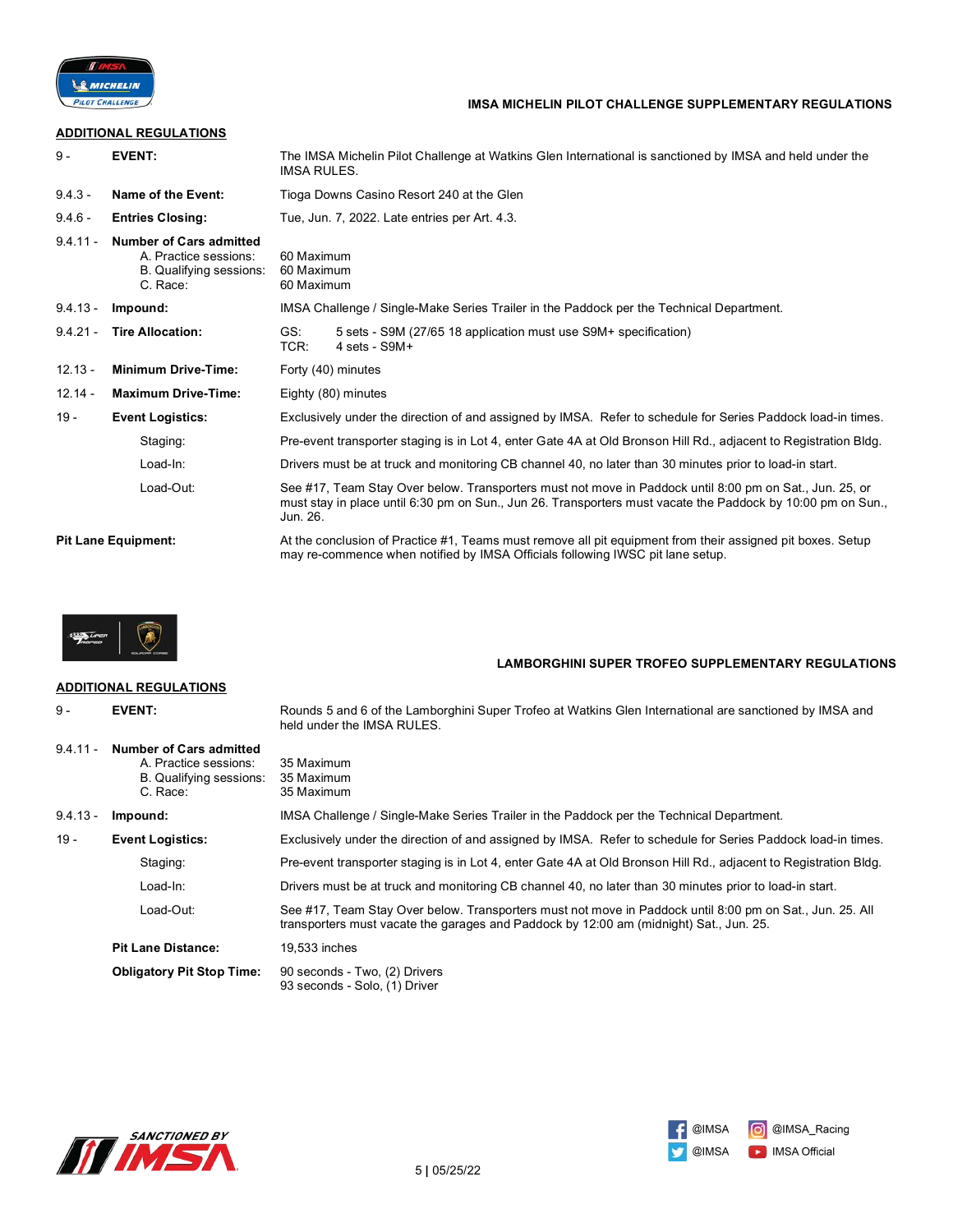

#### **PORSCHE CARRERA CUP NORTH AMERICA SUPPLEMENTARY REGULATIONS**

# **ADDITIONAL REGULATIONS**

| 9 -                               | <b>EVENT:</b>                                                                                                                            | Rounds 5 and 6 of the Porsche Carrera Cup North America at Watkins Glen International are sanctioned by<br>IMSA and held under the IMSA RULES.                                                     |  |
|-----------------------------------|------------------------------------------------------------------------------------------------------------------------------------------|----------------------------------------------------------------------------------------------------------------------------------------------------------------------------------------------------|--|
| $9.4.6 -$                         | <b>Entries Closing:</b>                                                                                                                  | Tue., Jun. 7, 2022. Late entries per Art. 4.3.                                                                                                                                                     |  |
| $9.4.11 -$                        | <b>Number of Cars admitted</b><br>50 Maximum<br>A. Practice sessions:<br>B. Qualifying sessions:<br>50 Maximum<br>C. Race:<br>50 Maximum |                                                                                                                                                                                                    |  |
| $9.4.13 -$                        | Impound:                                                                                                                                 | IMSA Challenge / Single-Make Series Trailer in the Paddock per the Technical Department.                                                                                                           |  |
| $19 -$                            | <b>Event Logistics:</b>                                                                                                                  | Exclusively under the direction of and assigned by IMSA. Refer to schedule for Series Paddock load-in times.                                                                                       |  |
|                                   | Staging:                                                                                                                                 | Pre-event transporter staging is in Lot 4, enter Gate 4A at Old Bronson Hill Rd., adjacent to Registration Bldg.                                                                                   |  |
|                                   | Load-In:                                                                                                                                 | Drivers must be at truck and monitoring CB channel 40, no later than 30 minutes prior to load-in start.                                                                                            |  |
|                                   | Load-Out:                                                                                                                                | See #17, Team Stay Over below. Transporters must not move in Paddock until 8:00 pm on Sat., Jun. 25. All<br>transporters must vacate the garages and Paddock by 12:00 am (midnight) Sat., Jun. 25. |  |
| MX-5.<br>PRISINTIO IT: BFGoodrich |                                                                                                                                          | IDEMITSU MAZDA MX-5 CUP PRESENTED BY BFGOODRICH SUPPLEMENTARY REGULATIONS                                                                                                                          |  |
|                                   | <b>ADDITIONAL REGULATIONS</b>                                                                                                            |                                                                                                                                                                                                    |  |
| 9 -                               | <b>EVENT:</b>                                                                                                                            | Rounds 7 and 8 of the Idemitsu Mazda MX-5 Cup Presented By BFGoodrich at Watkins Glen International are<br>sanctioned by IMSA and held under the IMSA RULES.                                       |  |
| $9.4.6 -$                         | <b>Entries Closing:</b>                                                                                                                  | Tue., Jun. 7, 2022. Late entries per Art. 4.3.                                                                                                                                                     |  |
| $9.4.11 -$                        | <b>Number of Cars admitted</b><br>A. Practice sessions:<br>B. Qualifying sessions:<br>C. Race:                                           | 50 Maximum<br>50 Maximum<br>50 Maximum                                                                                                                                                             |  |
| $9.4.13 -$                        | Impound:                                                                                                                                 | Mazda MX-5 Cup Series Trailer in the Paddock per the Technical Department.                                                                                                                         |  |
| 19 -                              | <b>Event Logistics:</b>                                                                                                                  | Exclusively under the direction of and assigned by IMSA. Refer to schedule for Series Paddock load-in times.                                                                                       |  |
|                                   | Staging:                                                                                                                                 | Pre-event transporter staging is in Lot 4, enter Gate 4A at Old Bronson Hill Rd., adjacent to Registration Bldg.                                                                                   |  |
|                                   | Load-In:                                                                                                                                 | Drivers must be at truck and monitoring CB channel 40, no later than 30 minutes prior to load-in start.                                                                                            |  |

Load-Out: See #17, Team Stay Over below. Transporters must not move in Paddock until 8:00 pm on Sat., Jun. 25. All transporters must vacate the garages and Paddock by 12:00 am (midnight) Sat., Jun. 25.

### **GENERAL - EVENT / TRACK INFORMATION - ALL SERIES**

| $3.7.2 -$ | <b>Driver Deadline/Fee:</b> | CoB Tue., Jun. 7. Until CoB Fri., Jun. 17, an expediting fee is charged. No applications (or related documents)<br>processed after CoB Fri., Jun. 17.                                                                                                                                                                                                   |
|-----------|-----------------------------|---------------------------------------------------------------------------------------------------------------------------------------------------------------------------------------------------------------------------------------------------------------------------------------------------------------------------------------------------------|
| $4.3.6 -$ | <b>Event Confirmations:</b> | Event Confirmation Declarations must be submitted via MERG no later than 4pm Mon., Jun. 13. \$500 is charged for<br>late Declarations or Driver changes made after this deadline until the close of Sporting Checks. Driver changes after<br>close of Sporting Checks per Art. 11.2.1.A.                                                                |
|           | 9.4.14.A - Fuel Schedule:   | The VP depot is located at the bottom of the hill in the North Paddock at the north end. VP will deliver fuel to each<br>Team's pit box prior to the Event load-in. To redirect delivery to the Team's garage, please contact VP in advance of<br>the Event.                                                                                            |
| А.        | <b>Screening Process:</b>   | A Covid Roster is no longer required. Participants must electronically complete HIPAA Waiver and COVID-19 Waiver<br>included in the credential application. There is no longer on-site scanning, and stickers for credentials are not<br>required. For Event-specific COVID-19 protocols, please reference the IMSA Event Operations Protocol document. |
| В.        | <b>IMSA Transporters:</b>   | The IMSA Transporters will be accessible. Please enter the doors labeled "in" and "out" appropriately, and follow all<br>Instructions listed outside the transporters. While waiting to enter, please respect social distancing outside of the<br>transporters. Please keep crew member visits to a minimum.                                            |



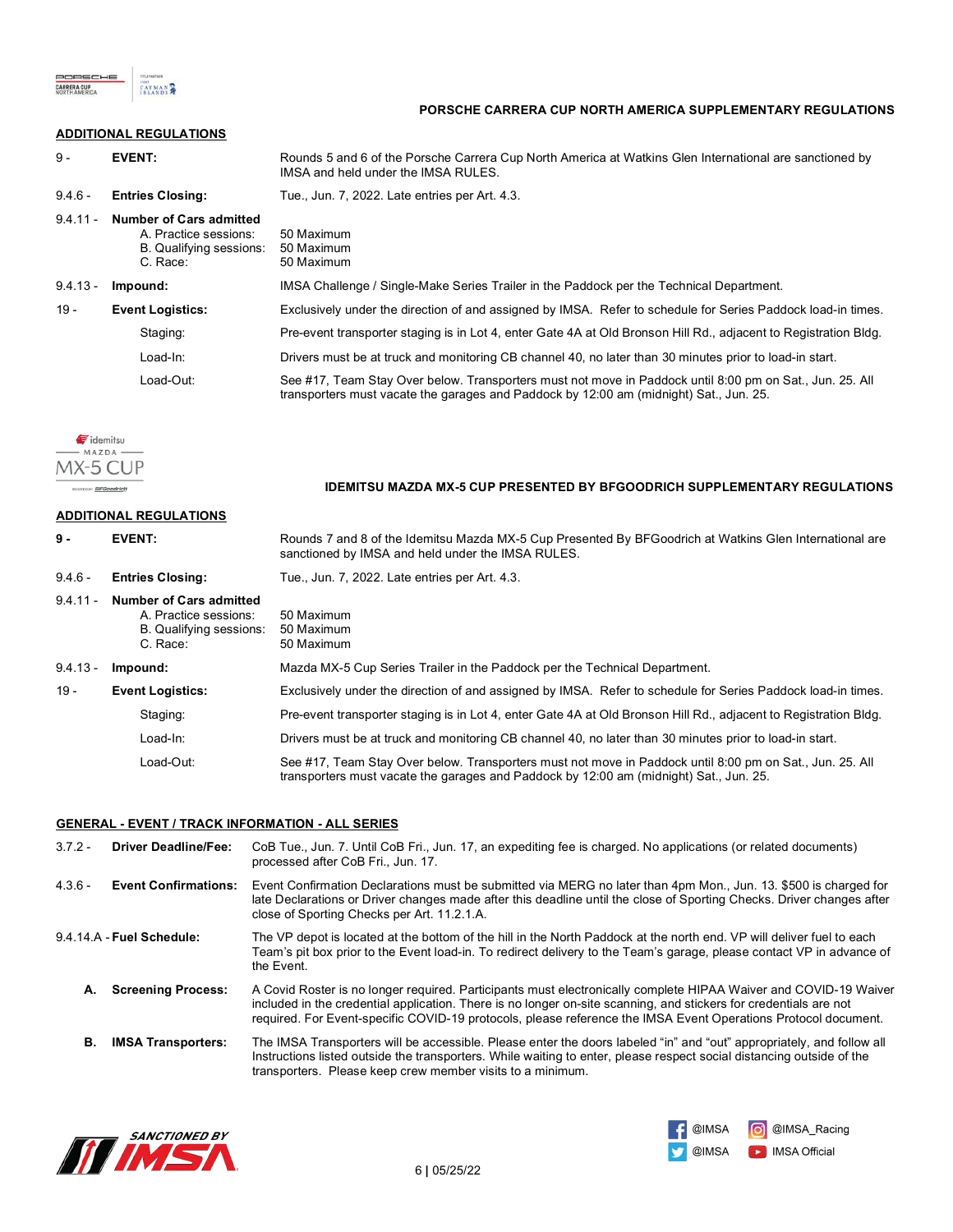# **GENERAL - EVENT / TRACK INFORMATION - ALL SERIES, CONT.**

|     | C. Driver/TM Briefing:     | Briefing will be distributed by Jun. 23.                                                                                                                                                                                                                |
|-----|----------------------------|---------------------------------------------------------------------------------------------------------------------------------------------------------------------------------------------------------------------------------------------------------|
|     |                            | For questions regarding the briefing please contact the following as appropriate:<br>Beaux Barfield - IWSC and IMPC Racing Related, bbarfield@imsa.com or 832-260-1032                                                                                  |
|     |                            | Todd Snyder - LST Racing Related, tsnyder@imsa.com or 860-248-9115                                                                                                                                                                                      |
|     |                            | Randy Buck - PCCNA & Mazda MX-5 Racing Related, randalbuck@imsa.com or 415-298-7018                                                                                                                                                                     |
|     |                            | Brian Wilson - IMPC Series Coordinator, bwilson@imsa.com or 386-281-9494                                                                                                                                                                                |
|     |                            | Jeff Mishtawy - PCCNA Series Manager, <i>imishtawy@imsa.com</i> or 386-235-5756<br>Keith Dalton - Mazda MX-5 Series Manager, kdalton@andersenpromotions.net or 863-381-1942                                                                             |
|     |                            | Paul Walter - Sporting Regulations, pwalter@imsa.com or 614-598-6783                                                                                                                                                                                    |
|     |                            | David Pees - Timing and Scoring, dpees@imsa.com or 386-308-8866                                                                                                                                                                                         |
|     |                            | Cory Posocco - Paddock Logistics, cposocco@imsa.com or 386-566-8313<br>Geoff Carter - Sr. Dir. Series Platforms, gcarter@imsa.com or 386-868-6624                                                                                                       |
|     |                            | Eric Haverson - Technical, ehaverson@imsa.com or 386-562-7214                                                                                                                                                                                           |
|     |                            | Roy Spielmann - Track Services, rspielmann@imsa.com or 414-702-0905<br>Angela Hall - Medical, ahall@imsa.com or 386-566-9740                                                                                                                            |
|     |                            |                                                                                                                                                                                                                                                         |
| D.  | <b>Track Walk:</b>         | The Track Walk is walk only. Must not embark later than 45 minutes remaining. Please maintain social distancing<br>and proper PPE.                                                                                                                      |
| 1.  | <b>Nitrogen Supply:</b>    | Airgas is the exclusive nitrogen supplier, motorsports@airgas.com or 800-367-4273.                                                                                                                                                                      |
| 2.  |                            | Motorsports Ministries: Terry Borcheller, terryborcheller@aol.com or 678-677-5861.                                                                                                                                                                      |
| 3.  | Telephone/Internet:        | IMSA Dedicated Internet (IDI) for Pit Lane or Paddock, contact dpees@imsa.com or 386-308-8866. Joe Green,<br>jgreen@theglen.com or 607-535-3379. Hardlines are not available. Wifi is available in the garages and Paddock 2.                           |
| 4.  | Security:                  | Joe Green, jareen@theglen.com or 607-535-3379.                                                                                                                                                                                                          |
| 5.  | <b>Team Food Service:</b>  | Scheper Event Group. Kaitlin Scheper, kaitlin@schepereventgroup.com 843-812-7021.                                                                                                                                                                       |
|     |                            | AERO Marketing Group. Gill Campbell, <i>gill@aeromkg.com</i> 831-277-7020.                                                                                                                                                                              |
| 6.  | Catering:                  | Levy Motorsports, RaeAnn Fursman, rfursman@levyrestaurants.com or 607-377-0849.                                                                                                                                                                         |
| 7.  | <b>Hospitality:</b>        | Chris Duane, cduane@theglen.com or 607-535-3354.                                                                                                                                                                                                        |
| 8.  | <b>Motorhomes:</b>         | Cyndy Burrows, caburrows@theglen.com or 607-535-3405.                                                                                                                                                                                                   |
| 9.  | <b>Golf Cart Rentals:</b>  | Americrown, golfcarts@americrown.com or 386-681-3850. Forms and COI information at imsacompetitors.com.                                                                                                                                                 |
| 10. | <b>Equipment Rental:</b>   | Joe Green, jareen@theglen.com or 607-535-3379.                                                                                                                                                                                                          |
|     | 11. Truck Washing:         | Clean and Green, NY, Matt Paulche, 315-212-4530.                                                                                                                                                                                                        |
|     | 12. Pit Vehicles:          |                                                                                                                                                                                                                                                         |
|     |                            | Pit vehicles must be operated by a licensed driver 18 years or older. 10 MPH speed limit in Paddock and pit areas.<br>Permits - Motorized support vehicles used exclusively in the garage, pit and Paddock areas and the Driver/Owner Lot do not        |
|     |                            | need a permit. Motorized support vehicles operated outside of these areas must have either a single-event or annual permit                                                                                                                              |
|     | $\bullet$                  | issued by International Speedway Corporation (ISC). The Sporting Regulations control the vehicles permitted in the Paddocks.<br>For annual ISC permits valid at all ISC properties please contact Americrown, golfcarts@americrown.com or 386-681-3850. |
|     |                            | For a single-event permit at Watkins Glen contact Jessica Cramer, Operations Center, jcramer@theglen.com or 607-535-3311.                                                                                                                               |
|     | 13. False Grid:            | On the road leading to pit lane entrance.                                                                                                                                                                                                               |
|     | 14. Spotter Information:   | Spotter pass stickers required and available from the Administrator in respective Series Tech trailer. Locations:                                                                                                                                       |
|     |                            | Tower driver's left in the Esses; driver's left end of back straight; on top of Race Control.                                                                                                                                                           |
|     | 15. Beacon Location:       | Driver's Right, Start/Finish                                                                                                                                                                                                                            |
|     | 16. Facility Restrictions: | <b>TBC</b>                                                                                                                                                                                                                                              |
|     | 17. Team Stay Over:        | Teams may remain in their garages or Paddock space only by providing a release and certificate of insurance (COI)                                                                                                                                       |
|     |                            | to Watkins Glen International. On providing said Release/COI, Teams may stay: in the garages until 6:00 pm Mon.,<br>Jun. 27, OR: in the Paddock until 6:00 pm Wed., Jun. 29. The Release form /COI for Watkins Glen International is                    |
|     |                            | available at <i>imsacompetitors.com</i> .                                                                                                                                                                                                               |
|     | 18. Parking Procedure:     | IMSA annual parking pass is honored and valid for parking inside facility by entering through Gate 2. Additionally,                                                                                                                                     |
|     |                            | infield parking passes for track-designated lots are allocated as: four (4) per entered IWSC Car, three (3) per entered                                                                                                                                 |
|     |                            | IMPC Car and two (2) each per entered LST, PCCNA and Mazda MX-5 Cars. Violators towed at owner/operator's<br>expense. Only credentialed personnel are permitted to enter Gate 2 and park in designated competitor parking                               |
|     |                            | areas. Infield parking in track-designated lots valid Thu. - Sun. is available for additional \$55 purchase from the WGI                                                                                                                                |
|     |                            | main ticket office or at Gate 2.                                                                                                                                                                                                                        |
|     |                            | 19. Additional Information: Additional maps, forms and information specific to this Event at imsacompetitors.com.                                                                                                                                       |
| 20. | <b>Track Shipping:</b>     | Located at the GT Center, adjacent to the North Paddock.<br>Packages must be addressed as follows:                                                                                                                                                      |
|     |                            | Team or Company Name / Contact Name & Cell Phone Number / Series                                                                                                                                                                                        |
|     |                            | <b>Watkins Glen International</b><br>2790 County Route 16                                                                                                                                                                                               |
|     |                            | Watkins Glen, NY 14891                                                                                                                                                                                                                                  |